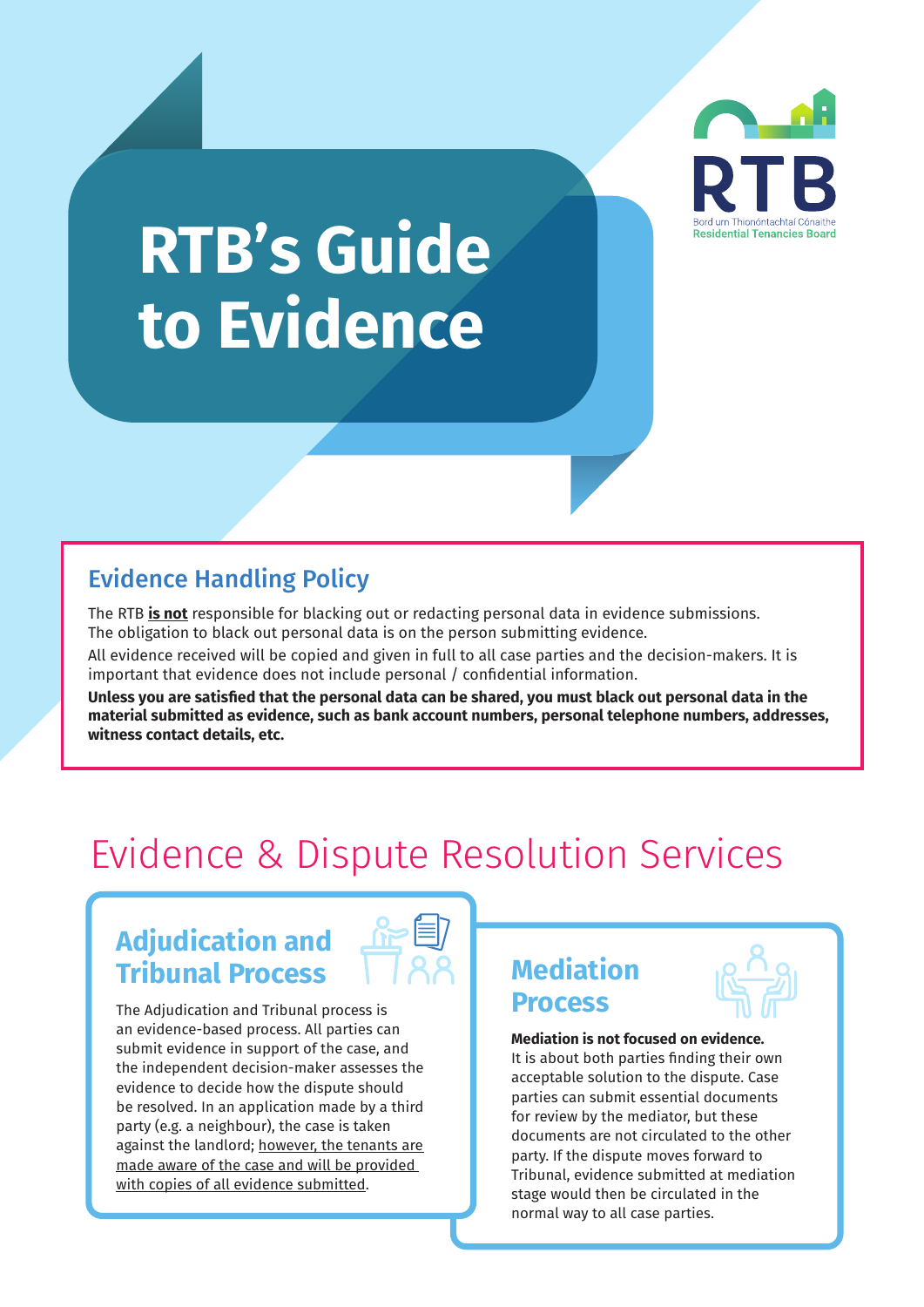# **WHAT IS EVIDENCE?**

Evidence is a document or other information that is provided by a case party and **is relevant to the dispute.** 

- $\Rightarrow$  Evidence is relevant if it proves or disproves a fact that is in dispute between the case parties (i.e. the landlord, tenant or third-party).
- $\Rightarrow$  Before you submit any evidence, it is important to note that **any evidence submitted will be copied and given in full to all case parties** and the decisionmakers (unless it is a mediation case).

# **Your responsibilities in relation to submitting evidence**

**THEFA.** 

The RTB is not responsible for blacking out any personal data. The person submitting evidence is obligated to ensure **personal data is blacked out.**

Please ensure that any confidential and sensitive data that you do not want to be circulated and which is not necessary for anyone to know is properly blacked out.

This also relates to confidential and sensitive data about other persons. You must therefore black out information in the documents submitted as evidence, such as bank account numbers, personal telephone numbers, addresses, witness's contact details, etc.

Any circulated materials are solely for the purposes of the hearing in question and **cannot be used for any other purposes.** Always have regard for the privacy rights of other persons.

# **WHAT IS PERSONAL DATA?**

Personal data is information that relates to an individual and would make an individual identifiable. Those identifiers include name, address, bank account details, etc.



# **What happens to evidence submitted to the RTB?**

- $\Rightarrow$  Where a dispute application is submitted via paper application, the pages containing the case party's addresses, phone numbers and email addresses will be blacked out by the RTB for the purposes of circulation. **This is the only form of blacking out that will take place by the RTB.**
- $\Rightarrow$  Any evidence submitted will be copied and given in full to all case parties and the decision-maker.
- $\Rightarrow$  The RTB scans and archives all documents submitted to the RTB. Do not send in original copies of any documents that may be required at a later stage, as documentation is not returned. However, it is important to bring original documentation to the hearing in case authentication is required.
- $\Rightarrow$  The RTB retains the right to black out personal data where there is a question regarding relevance or the protection of any individual's rights and freedoms.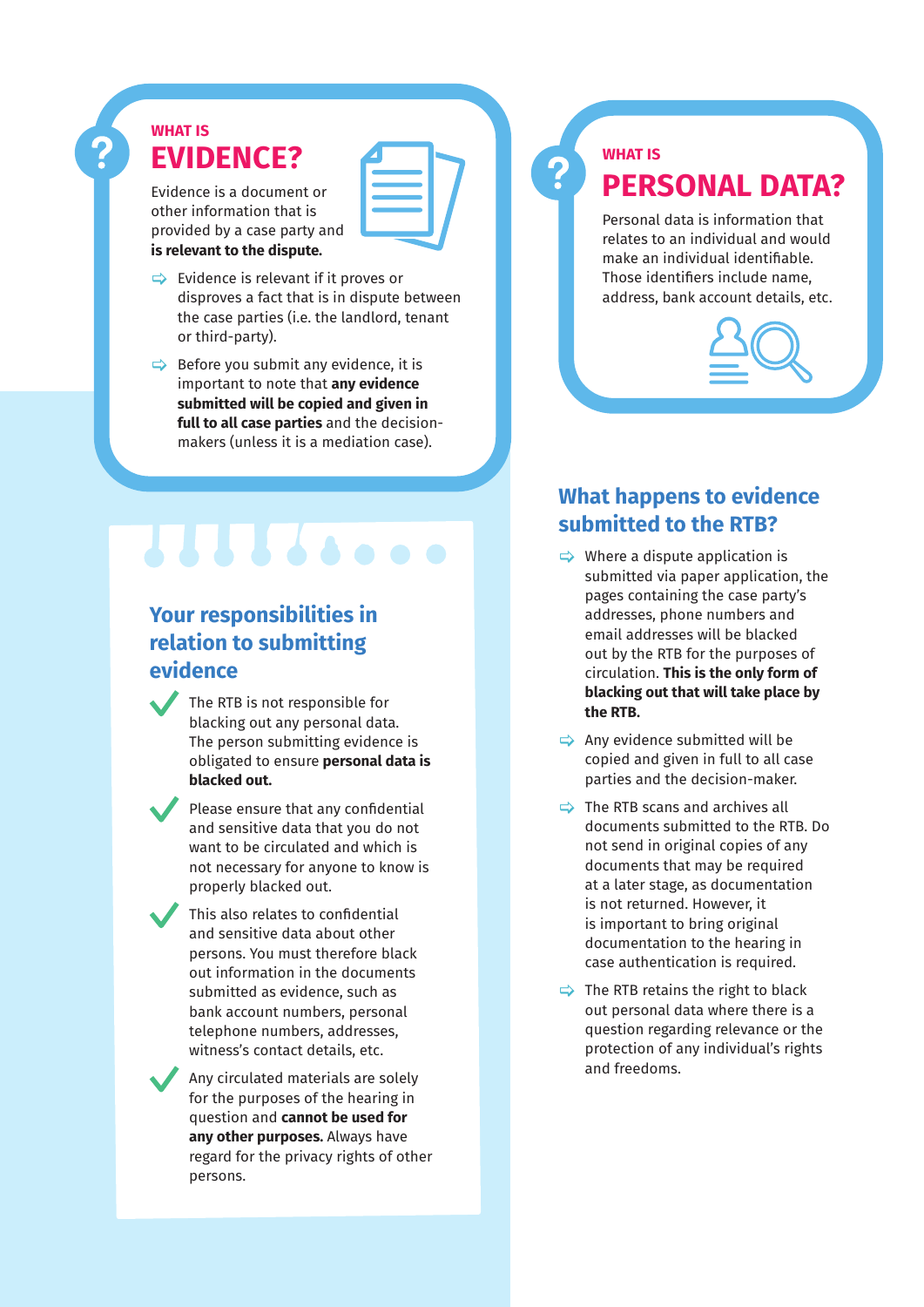# **Types of evidence to submit in support of a case**

**Any documents, information or other evidence that you provide must be relevant to the dispute.** 

This may include:

- $\Rightarrow$  Correspondence between case parties, including emails and text messages
- $\Rightarrow$  Bank statements / Utility bills / receipts & invoices
- $\Rightarrow$  Photographic evidence
- $\Rightarrow$  Letting agreements / Lease
- $\Rightarrow$  Witness Statements

# How to submit evidence?

Evidence and documents can be submitted via email in a single batch. You can submit evidence as soon as a case is assessed and you have a case reference number. **All evidence must be submitted 5 days in advance of the hearing date**. For assistance in submitting your evidence, call the RTB on **0818 30 30 37**.

Please note that for security reasons, the RTB cannot accept any submission made via a link to a file-sharing or cloud storage device / facility.

**Black out any confidential or personal information REMEMBER!**



## **VIA EMAIL**

- $\Rightarrow$  Have the evidence saved to your computer.
- [ **Black out any confidential or personal information** which is irrelevant to the case (e.g. bank account details, telephone numbers and addresses).
- $\Rightarrow$  Evidence should be submitted via email to disputes@rtb.ie citing the case number in the subject line.
- $\Rightarrow$  Evidence should be submitted as one single batch, where possible.



# **VIA POST (Please note that the RTB currently has limited access to post)**

- $\Rightarrow$  Evidence should be submitted as one single batch via post.
- $\Rightarrow$  Ensure you have quoted the correct case reference number.
- $\Rightarrow$  **Black out any confidential or personal information** which is irrelevant to the case (e.g. bank account details, telephone numbers and addresses).
- $\Rightarrow$  Please allow sufficient time for the RTB to process documents received via post (no later than 5 days before your Adjudication date).